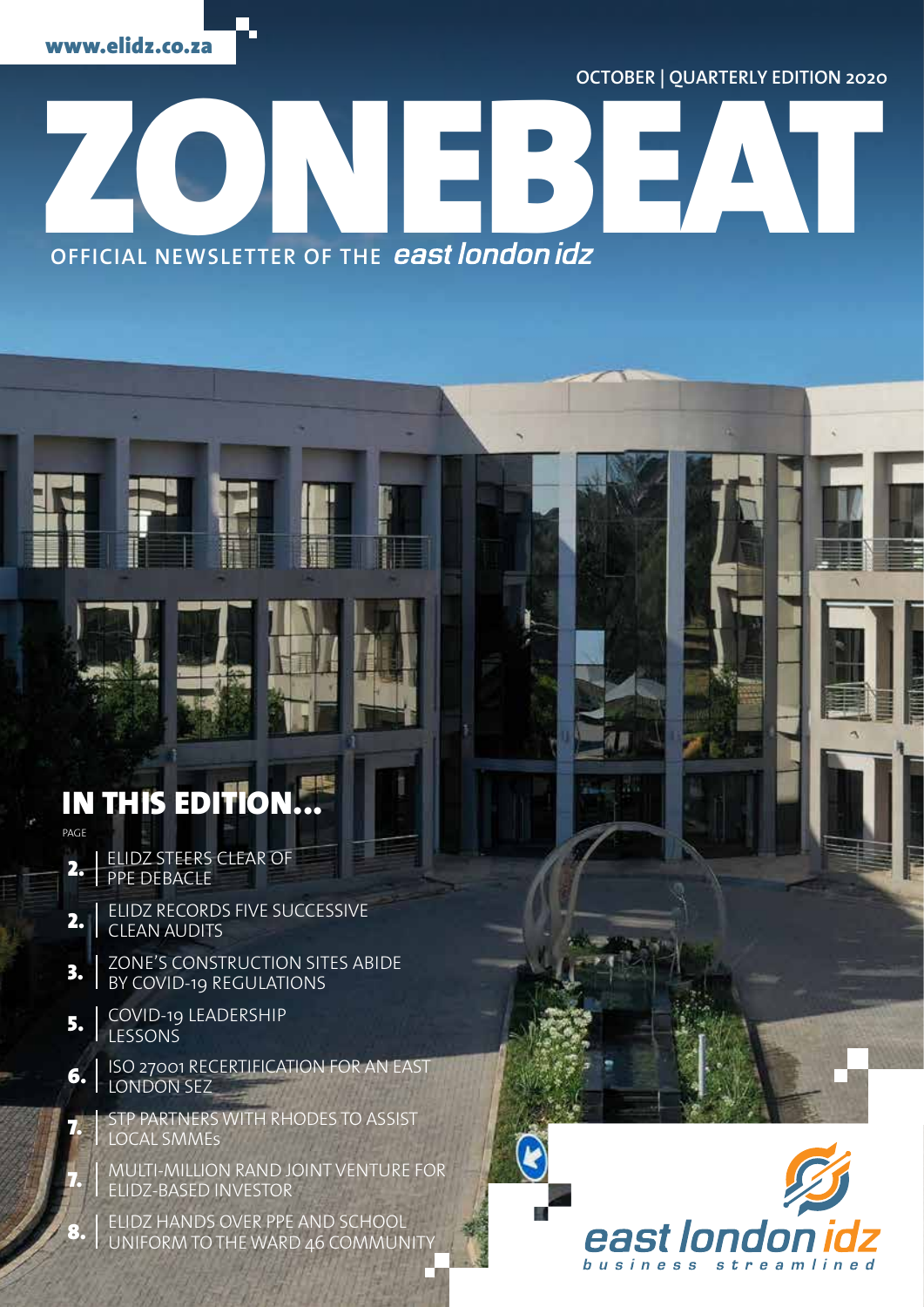## ELIDZ STEERS CLEAR OF PPE DEBACLE

*It has been six months since South Africa went into a nationwide lockdown - a concerted effort by government to wrestle to the ground an invisible enemy that has almost collapsed the country's healthcare system and the economy.* 

Although many lives have been lost as the result of this pandemic, millions of lives have been spared. Apart from all the hard work put in place by our government and the rest of the country, this period has however seen a surge in media reports alleging corrupt activities involving senior government officials relating to the procurement of Personal Protective Equipment (PPE).

Leaders within all three spheres of government have unequivocally spoken out against the appalling actions by trusted members of the society. Thus, on 23 July 2020, President Cyril Ramaphosa signed a proclamation allowing the Special Investigative Unit (SIU) to probe the misuse of COVID-19 relief funds by high ranking government officials.

According to Fariet Titus, ELIDZ Manager: Supply Chain Management (SCM), National Treasury issued emergency procurement instructions of PPE items and clearly stipulated the processes that should be followed when procuring items relating to COVID-19.

"Upon receipt of the instructions, the SCM Sub-Unit took a decision to share these with the rest of the organisation for colleagues to familiarise themselves with the directives and to mitigate against unintended transgressions. The move was widely welcomed by the organisation."

Titus added that to ensure compliance by all, the organisation relied on internal disciplinary measures and the Delegation of Authority Matrix (DOA) put in place to guide the procurement process.



"The ELIDZ's DOA Matrix ensures that proper reviewing of all transactions is executed before any activity is undertaken."

To date the ELIDZ has spent more than R1.6 million on COVID-19-related requirements. The purchase orders were issued to Small, Medium and Micro Enterprises (SMMEs) based in the Buffalo City Metropolitan Municipality area.

"It is an objective of the ELIDZ, as a public entity, to utilise state resources to advance previously disadvantaged groups as widely as possible. The spend on these groups, therefore, will in turn impact positively on the Preference Procurement Pillar of the BBBEE scorecard," said Titus.

Meanwhile, due to the alleged abuse of the emergency instructions by senior government officials, the National Treasury has moved to suspend the directives in favour of the normal procurement processes. This has effectively meant that the ELIDZ had to revert to the approved SCM policies and procedures that were in place before the outbreak of COVID-19 to ensure that the goods and services required are procured as per the protocols set out by the National Treasury.

"As the SCM Sub-Unit, we cannot over emphasise the advantages of abiding by the procurement regulations which will lead to greater efficiency and value from procurement activities, a better brand image for the organisation, and increased loyalty from end-customers and appreciation from the public in general. Transformation will be achieved which will benefit both the public and the organisation," he concluded.

## ELIDZ RECORDS FIVE SUCCESSIVE CLEAN AUDITS

*The East London Industrial Development Zone SOC Ltd (ELIDZ) marks the end of a successful implementation of a five-year corporate strategy (Vision 2020) period with a fifth consecutive clean audit.*

The ELIDZ has achieved a 5th successive clean audit outcome from the Auditor General of South Africa (AGSA). The 5th clean audit result comes at a time when the ELIDZ marks the end its five-year cycle for Vision 2020 (ELIDZ Corporate Plan 2015/16-2019/20). A "clean audit" relates to three aspects; the financial statements are free from material misstatements, there are no material findings on the annual performance report and lastly, there are no material findings on non-compliance with key legislation.

Explaining the significance of the achievement, ELIDZ Chief Financial Officer (CFO), Gift Matengambiri, said it is a great feat for the organisation especially as it enters into a new five-year cycle for the implementation of the new corporate plan (Vision 2025).

"Achieving the 5th successive clean audit is indicative of a concerted effort by the organisation's executive management to prioritise clean governance. Our Board of Directors committed to maintain this outlook unabated thus ensuring that all organisational resources are utilised as provided for in the Public Finance Management Act (PFMA) and other guiding prescripts. To this end, no wasteful and unauthorized expenditure was incurred in the period under review," he said.

He added that for the 2019/20 Financial Year (FY), the AG found no matters of concern on the organisation's financial statements and provided the organisation with a clean audit.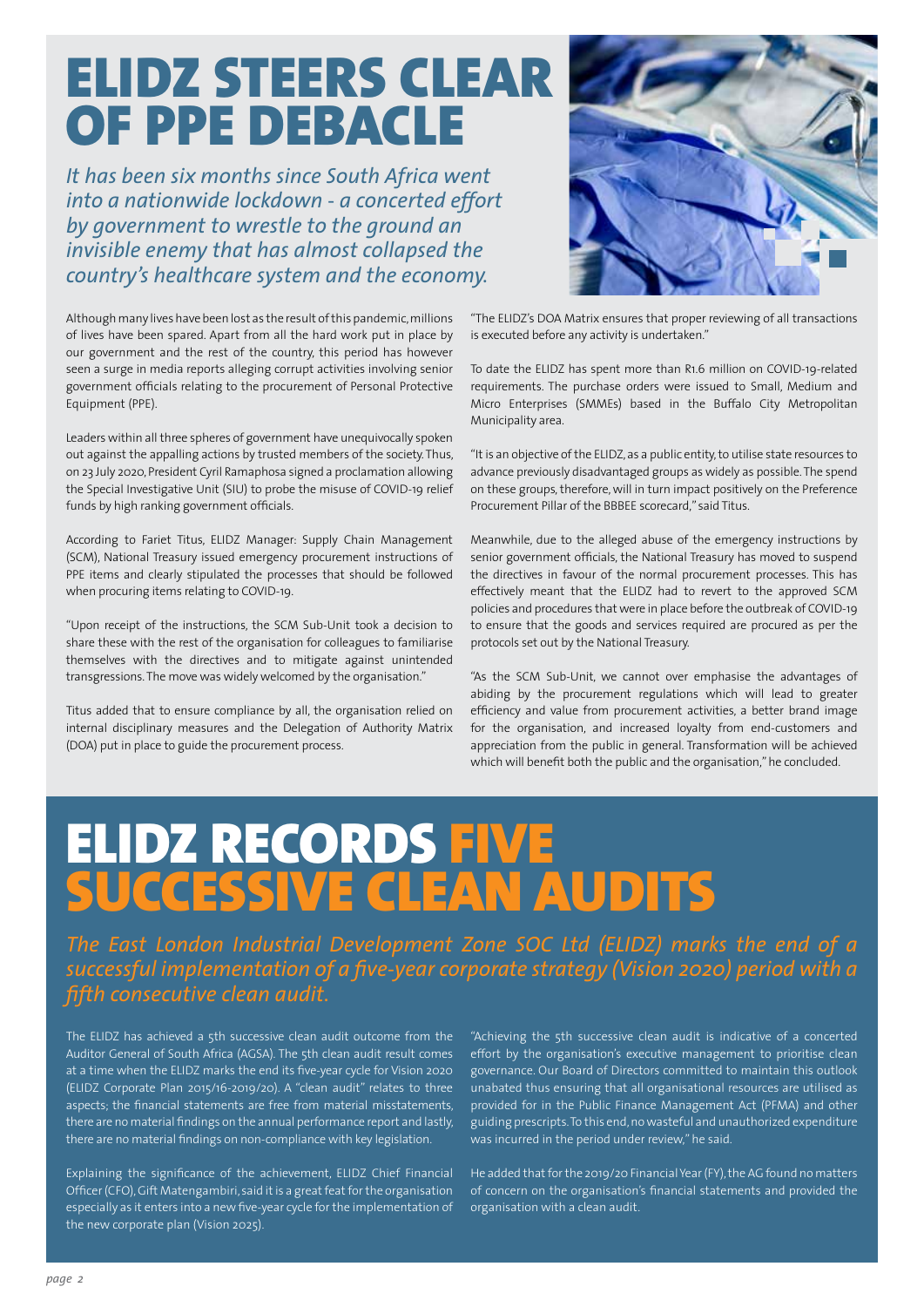However, while preparing for the end 2019/20, the country went to into a nationwide lockdown, which meant that the organisation had to swiftly adapt to the new ways of providing AG with information.

"The nationwide lockdown is a constant learning curve for us as we have to ensure strict adherence to governing prescripts while relying mainly on the Information Communication Technology (ICT) equipment with limited face-to-face meetings. Due to our success in this audit, the organisation has moved to adopt the new way of doing things and will align its processes accordingly in terms of financial reporting."

Matengambiri concluded that the achievement of five successive clean

audits was testament to the teamwork that underpins the ELIDZ's approach to delivering on the set mandate and aligns to the "4Es" of the value for money framework which are efficient, effective, economic and equity. And that moving forward, the organisation will be focusing on maintaining the audit status it has obtained for the past five years.

"Each year, the ELIDZ family's hard work, dedication and diligence exceeds their accomplishments from the previous year. I cannot begin to express how extremely proud I am of all of them. Their strict compliance to internal processes and extensive knowledge of governing prescripts assures our oversight officials that they can expect nothing short of excellence from us," he concluded.

### ZONE'S CONSTRUCTION SITES ABIDE BY COVID-19 REGULATIONS

*On 18 March 2020, President Cyril Ramaphosa announced a nationwide lockdown for a period of 21 days in line with the Disaster Management Act 57 of 2002. The announcement was a bid by government to minimise the spread of the Novel Coronavirus (COVID-19) in the country.* 



In his address, President Ramaphosa outlined that the country will effectively move to alert Level 5 with effect from 27 March 2020. This effectively meant that some of the activities that underpin the country's economic development agenda would have to temporarily shut down, including thousands of construction sites across the nation.

As the country moved through the different levels of the nationwide lockdown, government adopted a risk-adjusted strategy, which outlines activities that can take place at various coronavirus alert levels. Accordingly, as the country prepared to move to alert Level 3 on 1 June 2020, construction companies were directed to finalise appropriate sector-arrangements to help curb the spread of the virus within their respective workplaces upon resumption of work.

The announcement meant that building owners and contractors were going to incur additional costs while reinforcing health and safety measures on site. However, contractual obligations on project delivery, given the unforeseen delays, were left to both parties to iron out. To understand the complexities brought about by the global pandemic, the *ZoneBeat (ZB) Magazine* caught up with *Gary Whittaker (GW)*, ELIDZ Project Manager: Operations.

#### *(ZB) With the delays brought about by the COVID-19 nationwide lockdown, are the various construction projects on course for completion within the agreed times?.*

*(GW)* Upon declaration of the national disaster by President Ramaphosa and the subsequent mitigative and preventative measures that were enacted thereafter, it became clear to us that we were not going to complete the projects on time with the Levels 5 4 regulated shutdown period.

Fortunately, the contracts we have entered into with the respective constructors allow for such delays and the contractors were granted time to complete work on the projects with no further or additional cost implications. Therefore, project timelines were revised to allow for completion of all projects and indeed as we speak some are ahead of the revised schedules.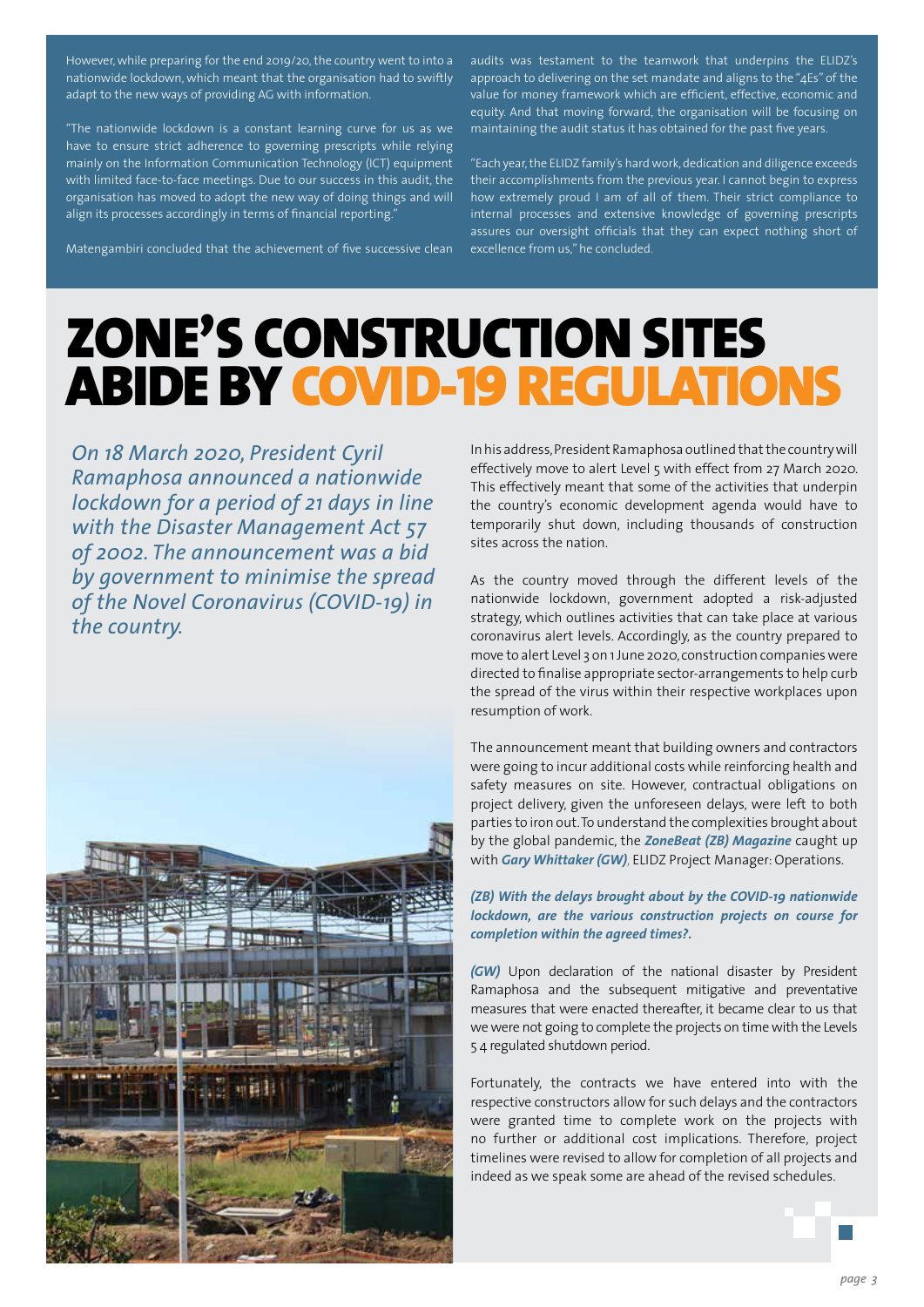*(ZB) What measures has the ELIDZ put in place to ensure that it does not incur additional costs in relation to completing the projects?*

*(GW)* Given the holistic and drastic change in the environment – additional costs, in this regard, were unavoidable. As an organisation we are contractually obliged to accommodate these additional costs to ensure compliance to COVID-19 regulations for construction sites to include signage on site, personal protective equipment, additional eating areas, toilets, wash basins, to mention just a few.

#### *(ZB) At the start of the nationwide lockdown, the ELIDZ would have had to ensure that government directives to halt all construction projects is adhered to – with that said, is the ELIDZ liable to pay any penalties to the construction companies given the unexpected delays?*

*(GW)* The ELIDZ uses Joint Building Contracts Committee (JBCC) suite of contract agreements which takes into consideration unforeseen events which may lead to a temporary or complete shut down of the construction site. As such and as per the terms of this contract, the ELIDZ was not liable for costs in this regard. However, where revised Occupational Health and Safety (OHS) regulations dictate measures which will incur delays and / or costs, such costs would need to be absorbed in the contract.

#### *(ZB) What has the ELIDZ done / is doing to ensure strict adherence to COVID-19 regulations on site?*

*(GW)* Within a week after Level 4, OHS requirements - in collaboration with contractors – were put in place and the contractors re-commenced with construction work. A testament to the class of contractors we have working for the ELIDZ.

Of the factories being built by the ELIDZ within the Zone 1A precinct, three investors have already taken occupation of their newly built facilities while the rest are expected to move into their buildings at the end of 2020.







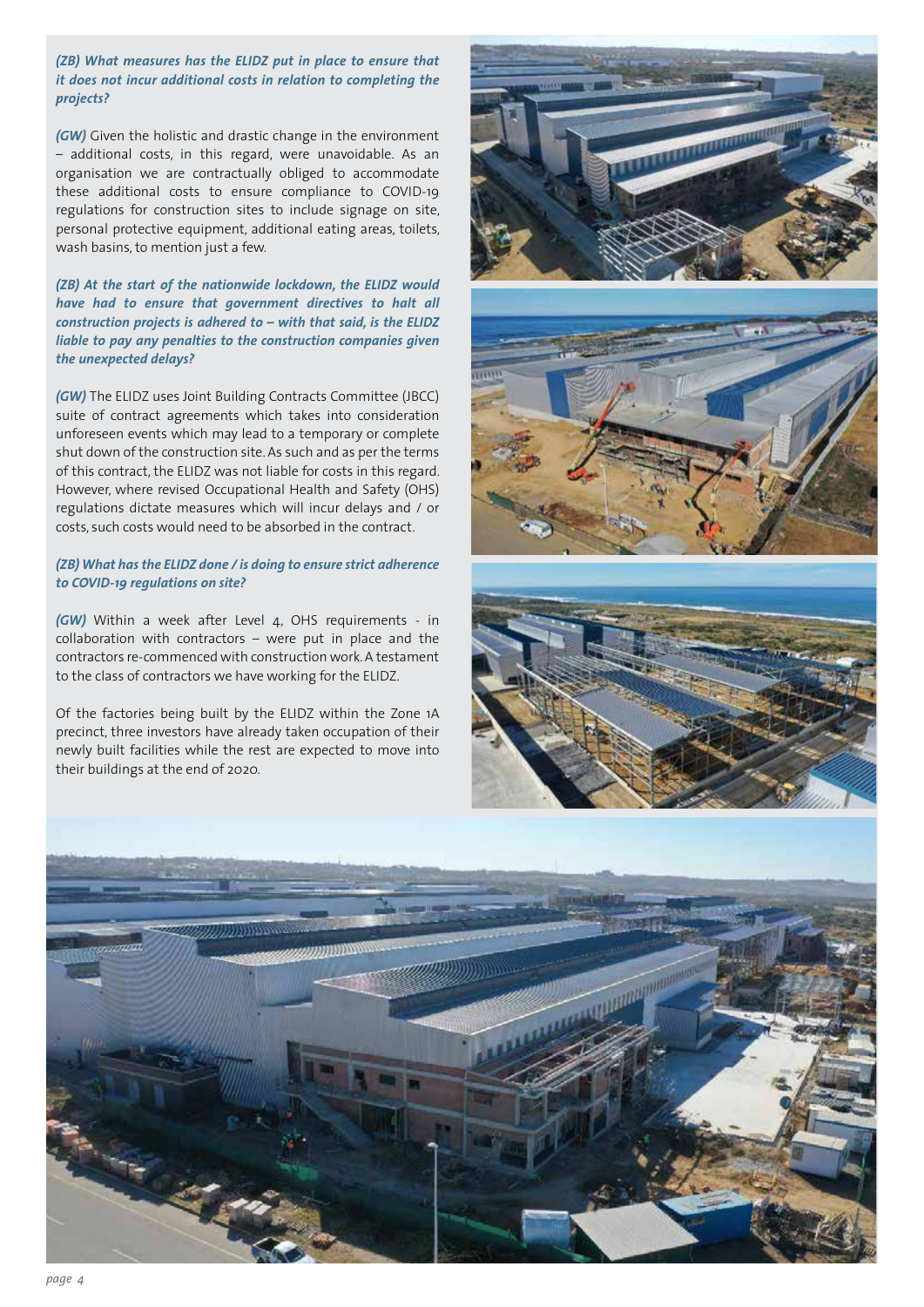# COVID-19 LEADERSHIP LESSONS

*The best leaders are facing this crisis by reinforcing accountability in a positive manner, engaging their teams with foresight, putting their people first with their actions and being decisive. Through it all, leaders have to take tough decisions and work through tough choices faster than normal.*

It goes without saying that the issues that are keeping CEOs and their leadership teams awake at night these days are far different compared to just a few months ago. Worries such as talent shortages, politics and cybersecurity have given way to things like managing a remote workforce, cashflow management as well as trying to figure out how to position for an uncertain future, to mention but a few. Indeed, these are incredibly difficult times and those in leadership roles in organisations like ours continue to be tested in areas where their leadership skills are stretched.

Despite these challenges the world over has witnessed countless examples of leaders stepping up and embracing the challenge as if it were their calling. This article is a second instalment of the East London Industrial Development Zone SOC Ltd (ELIDZ)' Chief Executive Officer (CEO), Simphiwe Kondlo, where he shares some of his key lessons. In this article he unpacks four important leadership skills that continue to emerge, such as positive accountability, foresight, people first and decisive adaptability.

### *Positive accountability.*

The ability to recognise that people approach work, stress and personal challenges with myriad styles and mindsets is critical for managing in times of crisis. This recognition better enables Executive Managers, Managers / Supervisors to help their teams and employees focus on running the business in a positive, forward-looking manner. In as much as there is no doubt that this is much easier said than done, it is also worth noting that the alternative is simply destructive.

positive accountability, Executive Managers, Managers / Supervisors have to demonstrate sincere appreciation for the professional and personal challenges their teams are going through and taking a forward-looking approach efforts through an extremely challenging period full of ups and downs. We got through it and I embrace new challenges as they come." It is also important for leaders not to avoid tough discussions which are sometimes required to maintain focus on running the business. Again, this should be done in a forward-looking manner—e.g., "Your team seems to be struggling a bit. Is there something we can do to help you guys get refocused?"

### *Foresight.*

Foresight is not about predicting the future, but instead it is an important capability that helps leaders manage, harness and leverage the constant change around us. It includes being able to sift through large amounts of conflicting information and being astute observers of the environments in which your organisation operates. These are obviously important abilities in normal times, but the need gets heightened in a crisis. Foresight helps leaders anticipate challenges and avoid letting situations fully dictate and overwhelm their organisations. In early March, as the country was starting to appreciate the severity of COVID-19, the ELIDZ activated the organisation's business continuity plan, thus allowing employees to continue meeting work obligations while working from home. This was the ELIDZ leadership having a foresight of what lied ahead, not only for South Africa but the world at large.

In that regard, there are a few important skills that enable leaders to build and maintain foresight. Firstly, Executive Managers, Managers / Supervisors must not let their own biases get in the way. Great leaders have the discipline required to overcome their biases by seeking multiple perspectives and being curious about viewpoints or information that does not sync with their own views. Leaders enhance their foresight greatly by engaging their teams and others to anticipate challenges and think through potential alternatives. They are open to differing views as this is often the magic behind creative solutions. Finally, when leaders decide on courses of action, they should articulate the rationale behind the actions.

#### *People first.*

In many organisations leadership talks about putting their people first, but their actions do not necessarily support their words. In normal remote working while caring for families and

other challenges can lead to unpredictable behaviour, decreased productivity and lost loyalty. Management has to reinforce that employee's health and well-being matter and must demonstrate appreciation for their hardships. As indicated above this is not only the right thing to do but it also helps to reassure employees that the organisation has their backs covered. "People first" also means being transparent and honest—e.g., "We are doing everything we can to ensure that we curb the spread of the virus within the workplace while also ensuring business continuity." Through our Information and Communication Technology and Human Capital Management Sub-Units we ensured that multiple channels were used to transmit information to employees. Microsoft Teams, emails, intranet and WhatsApp are just a few channels that support a people first value which are used by the ELIDZ.

### *Decisive adaptability.*

The magnitude of this crisis hit most businesses by surprise and the situation continues to change been a great deal of conflicting and incomplete information about how to respond, how to operate, and how to transition to a new normal. Priorities and interests sometimes clash, and anxieties and emotions have been tested.

Handling these types of pressures in a much more productive manner not only ensures business Rather than engage emotionally, react rashly or over analyse, management should process available information, make trade-offs and rapidly determine what matters most. It is important not to be comfortable; plan ahead of changing circumstances and ready your organisation to adjust course quickly and without remorse.

These are tough times that are testing the resolve and character of CEOs and their leadership teams. Those who are rising to the challenge are doing so by reinforcing accountability in a positive manner, engaging their teams with foresight, putting their people first with their actions and being decisive. It is such organisations that, when the dust has settled and the crisis has passed, will remain standing—and even stronger than before.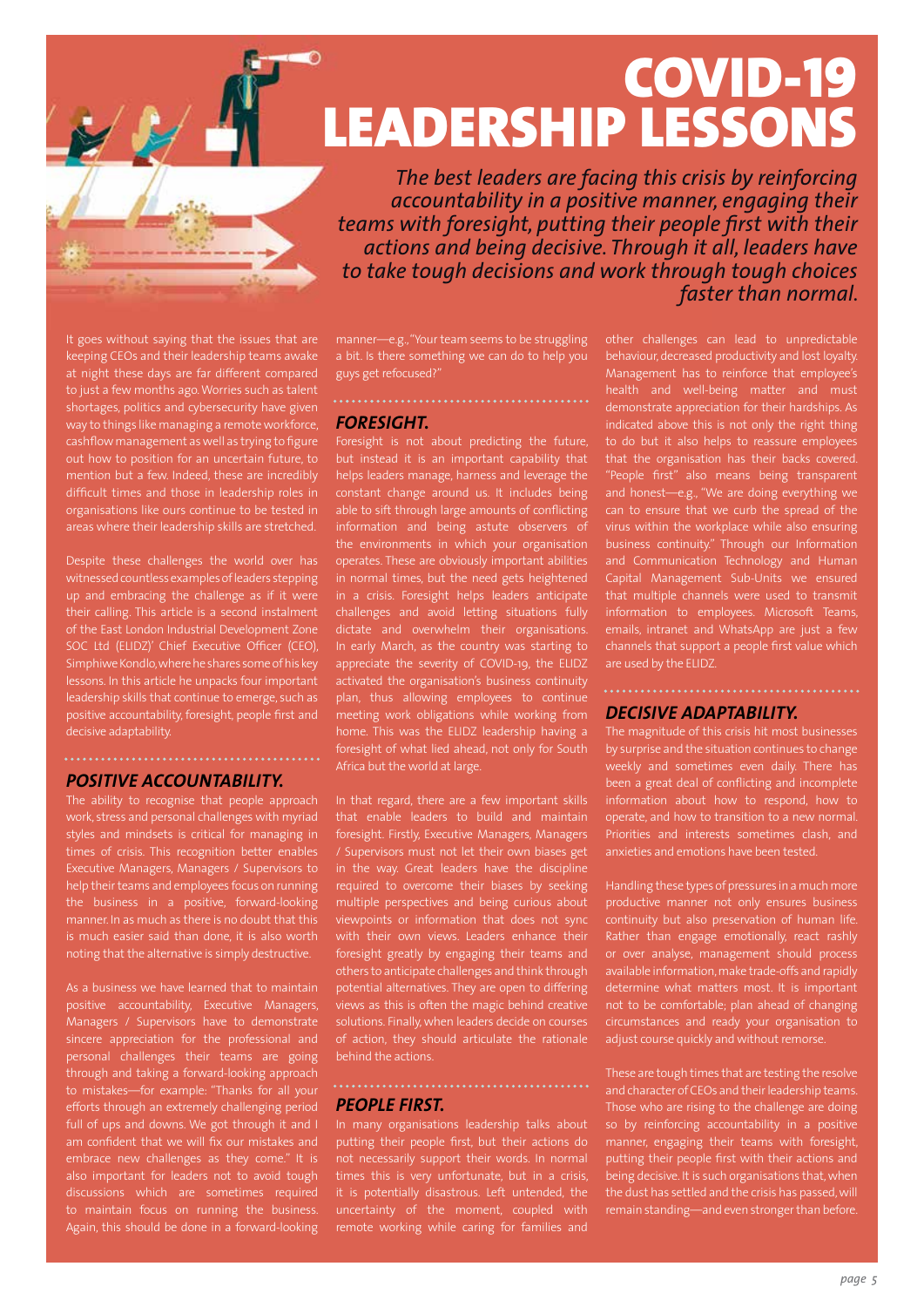### ISO 27001 RECERTIFICATION FOR AN EAST LONDON SEZ

*The East London Industrial Development Zone SOC Ltd (ELIDZ) has retained its International Organisation for Standardisation (ISO) certification - ISO 27001 Information Security Management System Certification - after demonstrating that the quality of the organisation's systems are aligned to the standard.* 

After initially being recognised as ISO 27001 compliant two years ago, the ELIDZ undertook the annual surveillance audit which is similar to the extensive initial ISO auditing process. The surveillance audit reviews the complete company processes and systems from beginning to end, alongside investigating continued commitment to continual improvement.

*"We are very excited to announce that we have maintained our ISO 27001 Certification and have successfully retained our certification status," said ELIDZ ICT Manager,* Mzuyanda Nontshinga.

"ISO 27001 is an internationally recognised Information Security Management Standard that proves the ELIDZ's commitment to its clients and employees," adds Nontshinga.

"With ISO 27001 still in place, the ELIDZ is able to minimise risks of potential data security breaches and reduce errors and costs, while demonstrating credibility and trust."

The ISO 27001 Certification ensures:

- **Customer Trust:** by achieving the ISO/IEC 27001 certification, we prove that we maintain a rigorous information security management system (ISMS)
- Manage and Protect Information: implementing an ISMS that complies with the ISO 27001 requirement helps us to maintain, manage and protect our data and customer information
- **Enhance Reputation:** by having an effective ISMS that complies with the standard, we demonstrate the efforts the ELIDZ management puts in to protect the organisation against breaches and cyber threats
- **Data Breach Fines and Penalties:** implementing ISO 27001 enables us to protect and manage information assets. This will help us to be well prepared against threats and prevent any penalties in the event of a breach.

The news comes as the organisation continues to enforce a work from home strategy in line with government regulations on curbing the spread of the Novel Coronavirus (COVID-19) within the workplace. Furthermore, as way of explaining the importance of the standard to those less familiar with it, we have put together an overview which explains what it is and why it is valued in the industry. The overview below provides a run-down of the essentials to give you an idea of what is involved.

#### What is ISO 27001

ISO 27001 is an international information security standard, part of the ISO/IEC 27000 family of standards, which provides the specification for a best-practice ISMS. The ISMS is a framework of policies, processes and procedures that involves legal, technology, physical and people. It helps an organisation to protect and manage its information security through effective risk management. Achieving certification to ISO 27001 shows that independent and expert auditors have assessed your ISMS framework and that information security is managed in line with international best practices and business objectives.

### ISO 27001 IS ALIGNED TO THE BUSINESS strategic goals?

As mentioned above, it is essential that organisations should carefully identify and understand their own information security requirements to help maintain and protect crucial information. As such, there are three basic methods that are used industrywide to assist an organisation identify its security requirements, which include:

- Assessing all risks that may impact on the organisation's ability to achieve its business strategies and objectives, such as identifying threats, vulnerabilities, and the probability and impact such risks bear to the organisation's assets
- Evaluating the organisation's rules for information processing, storing, collecting, and communicating to support its business operations
- Understanding the internal and external issues that are relevant to the organisation's purpose to achieve its goals; this includes areas such as contractual obligations, legal and regulatory requirements.

Once these information security requirements have been identified, the organisation will then able to choose the applicable ISO 27001 controls tailormade for their needs. Documenting all the processes followed, before initial certification, further prepares the organisation for the recertification audit in three years' time.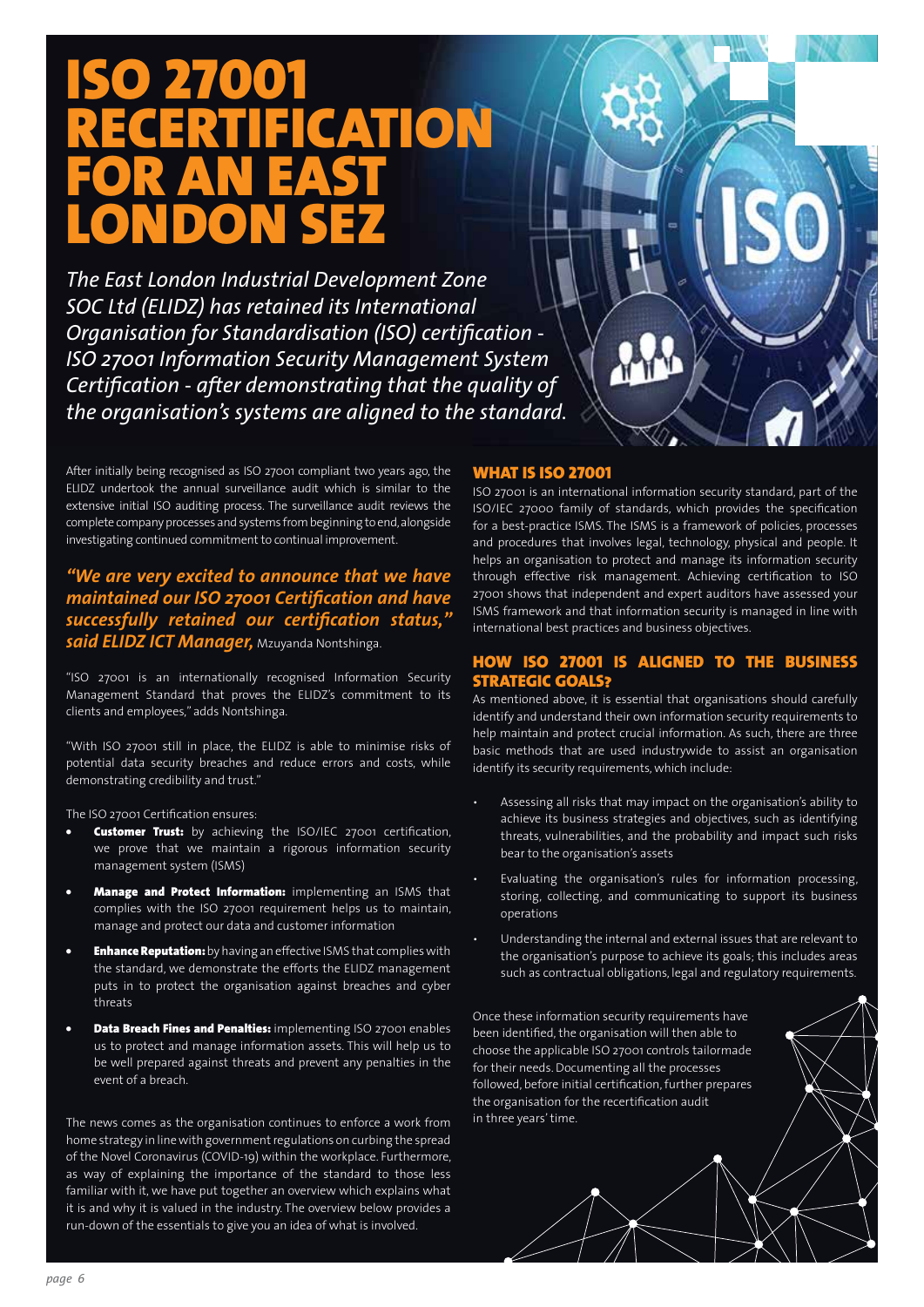## STP DELIVERS FIRST VIRTUAL TRAINING FOR LOCAL SMMEs

*The East London Industrial Development Zone Science and Technology Park (ELIDZ STP) successfully delivered its very first virtual training for the emerging entrepreneurs in the technology and innovation sector.*

The Basic Introduction to Intellectual Property (IP) for Entrepreneurs course took place on 09 September 2020 and was delivered by Rhodes University (RU) Technology Transfer Office - one of the members in the Regional Innovation Networking Platform (RINP) programme - as an enterprise development initiative.

According to the Operations Manager: STP, Ludwe Macingwane, the purpose of the session was to create awareness around the importance of IP. IP is a critical element to in driving sustainability for innovations within regional economies hence the trainings conducted.

"As we know that for innovators to market their inventions, their ideas should be protected to avoid exploitation and having their ideas stolen. Protected ideas can be marketed far and beyond our borders because there is no worry



of someone using your property without acquiring the necessary and legal permissions. This has a positive effect on funding as investors are somewhat comforted that they are investing with the correct owner."

Macingwane further stated that the training session was coordinated as part of the RINP programme. As such, we engaged with the four regional institutions - RU, University of Fort Hare, Walter Sisulu University and Nelson Mandela University to look at options for hosting virtual networking sessions in light of the current regulatory framework that does not allow for large gatherings and training to take place.

"Due to the current regulations on Novel Coronavirus (COVID-19), all four institutions availed their facilities to entrepreneurs that sought to be part of the session. This was done to enable those entrepreneurs who would not be able to log into the session online. As partners of the Department of Science and Innovation (DSI) funded RINP which is coordinated by the ELIDZSTP, these institutions played a huge role in ensuring that this virtual session was a success," explained Macingwane.

The ELIDZSTP Operations Manager also stated that for the first session of this nature, it was fairly attended, and it set the tone for many more planned virtual sessions.

Topics covered in the very first virtual session included the following:

- *• What is IP and when does it start to matter?*
- How does patenting work and when is it the best way to protect *your IP?*
- *• How is IP different to building a strong brand?*

The ELIDZSTP has lined up numerous workshops in a bid to provide local Small, Medium and Micro Enterprises (SMMEs) and individual innovators with much-needed training.

### MULTI-MILLION RAND JOINT VENTURE FOR ELIDZ-BASED **NVESTOR**

*East London-based dairy processing company, Sundale Dairy, has broken ground in a bid to expand its existing facility located at the East London Industrial Development Zone (ELIDZ). This as the family-owned business prepares to launch Sundale Schreiber, a joint venture (JV) that is set to create 100 new jobs, stimulate the regional economy and drive local content uptake.*

The new JV will produce processed cheese for quick-serve restaurants. Currently about 70% of slice on slice (SOS) cheese in South Africa is imported from abroad. Sundale Dairy currently supplies McDonalds South Africa and Burger King with imported cheese slices, however once the new facility is operational, this will be replaced with local content.

Sundale Dairy Chief Executive Officer, Pierre van Rensburg, said: "The negotiations have been underway for three years and we now eagerly await the manifestation of this iconic partnership that is a value-add solution for the local economy. Our shared vision to deliver exceptional quality, service and innovation and our commitment to sustainability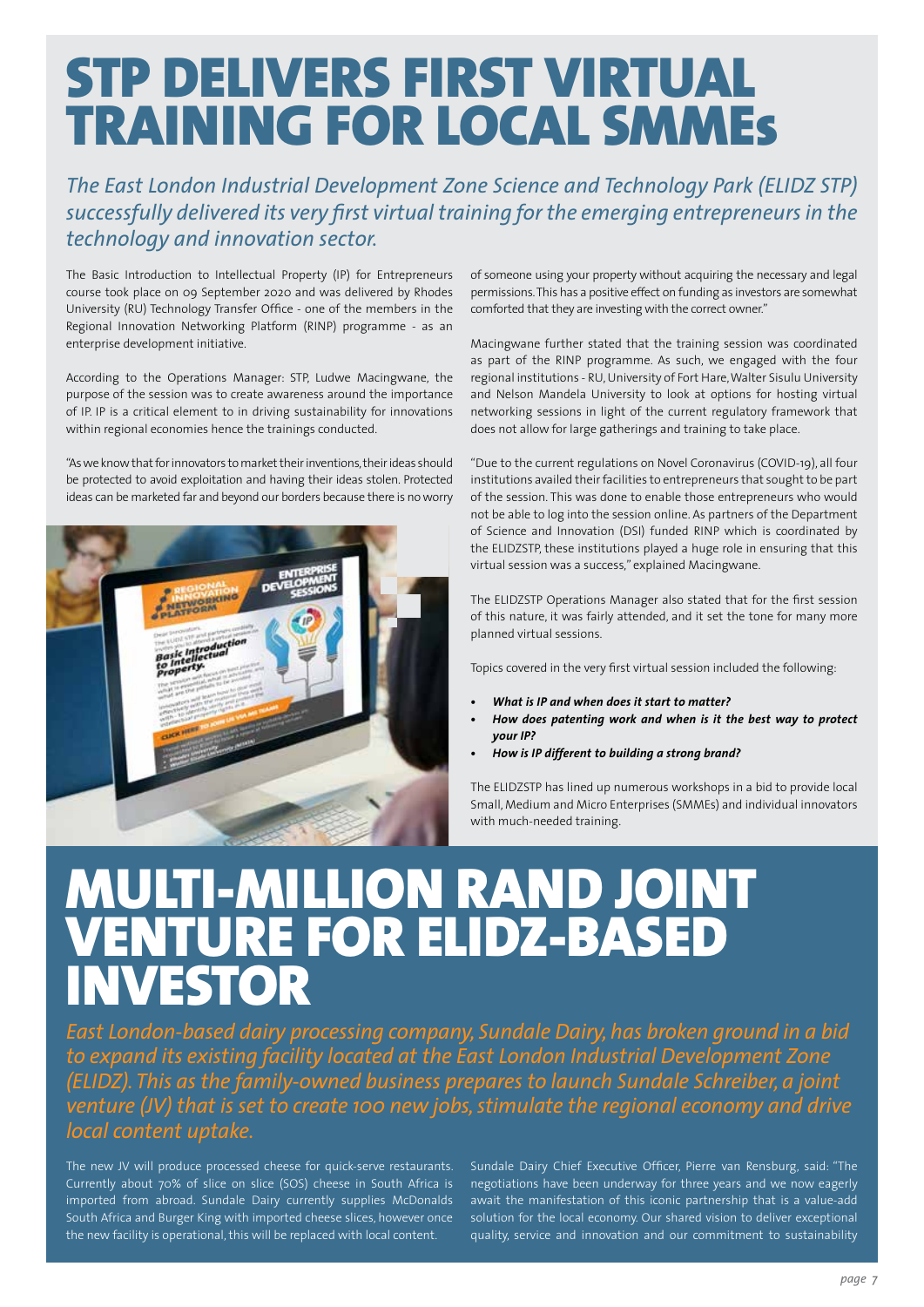underpins our strategy to deliver approximately 7 000 tonnes of cheese slices to the African market per annum.'

Schreiber is an international leader in processed cheeses. In 2019 the multi-national company celebrated 50 years of supplying Big Mac with cheese slices.

Van Rensburg added that the key for takeout companies, particularly McDonalds, is this functionality that allows the cheese slice to stick to the patty and bun.

"The end-product is preservative free, contains natural dairy proteins and fats and offers excellent functionality which results in consistency in colour and cut of the slices, making it ideal for the quick-serve sector."

This latest venture is part of Sundale's aggressive growth strategy and complements its continuous investment in their expanding cheese business. In 2018, Sundale joined forces with Just Milk to buy the old Dairybelle Cheese factory in Cookhouse, a R20 million investment, and in August 2019 invested a further R10 million to open a cheese factory in Braelyn, where they process 200 tonnes of cheese per month into fixed weight sizes. Sundale is a market leader in the Eastern Cape in cheese, cream and butter categories.

The partnership with Schreiber creates opportunities for skilled labour in the Eastern Cape for food technologists, process engineers and technicians and is a welcome boost for the sector that relies on export opportunities for sustainability.

### ELIDZ HANDS OVER PPE AND SCHOOL UNIFORM TO THE WARD 46 COMMUNITY

*On Friday, 14 August 2020 - The East London Industrial Development Zone SOC Ltd (ELIDZ) handed over school uniforms and personal protection equipment (PPE) to the Ward 46 Committee as part of the organisation's Corporate Social Investment (CSI) programme.*

The handover ceremony was held at the ELIDZ Head Office under strict adherence to the novel coronavirus (COVID  $-$  19) regulations and was attended by the local Ward 46 Councillor, Nceba Kilimani and Committee, as well representatives of the organisation's CSI Committee. This CSI initiative formed part of the organisation's continued support to neighbouring communities. Over the years the ELIDZ's support to the neighbouring communities has varied from a rolling bursary programme, school uniforms for children and a women's month targeted programme to mention just a few.

According to Sibusiso Ralarala, ELIDZ Manager: Corporate Communications and Marketing, the organisation responded to a plea for help by local leaders when five homes from the nearby Leaches Bay community were gutted by fire in the cold winter season where school going children lost their uniforms. "As a good corporate citizen and neighbour, we could not stand by as an onlooker when tragedy strikes, and families lost most of what they had. Through the CSI Committee we decided to lend a helping hand to the families," he said.

Meanwhile, the organisation also handed over personal protection equipment (PPE) to the Ward 46 COVID-19 Rapid Response Team (RRT) led by Cllr Nceba Kilimani. The Councillor and his team partnered with the Provincial Department of Health to roll out a COVID-19 Awareness Programme in the Ward 46 communities.

"As an organisation that is traversing through the pandemic, we realise the importance of rolling out such an important programme to help curb the spread of the virus within our communities. Through this donation we want to ensure that the team is protected and safe from the ravaging virus as they will be interacting with various members of our community," added Ralarala.

Passing a word of gratitude to the ELIDZ for their continued support, Cllr Kilimani stated that Ward 46 is the first Ward in the Buffalo City Region to formulate a COVID-19 RRT as instructed by the National Command Council. "When the word came that we needed to formulate a COVID-19 RRT to help create awareness within our communities, we did not wait nor hesitate. As such we are the only COVID-19 RRT in the region to be fully kitted for the task - we thank the ELIDZ for that," said Kilimani.

Furthermore, Kilimani committed his team to working with the ELIDZ in addressing and finding lasting solutions to some of the ills plaguing neighbouring communities. "We will partner with the ELIDZ to find lasting solutions to some of the challenges that may jeopardise the organisation's delivery on its mandate".

PPE donations are as follows:

- *• 15 x 5 litres hand sanitizer*
- *• 5 x 1 litre hand sanitizer pump action*
- *• 3 hand sanitizer stands*
- *• 13 reusable protective gear*
- *• 1 box of disposable face masks*
- *• 26 ELIDZ branded cloth masks*
- **15 boxes of disposable gloves**
- *• 13 face shields*